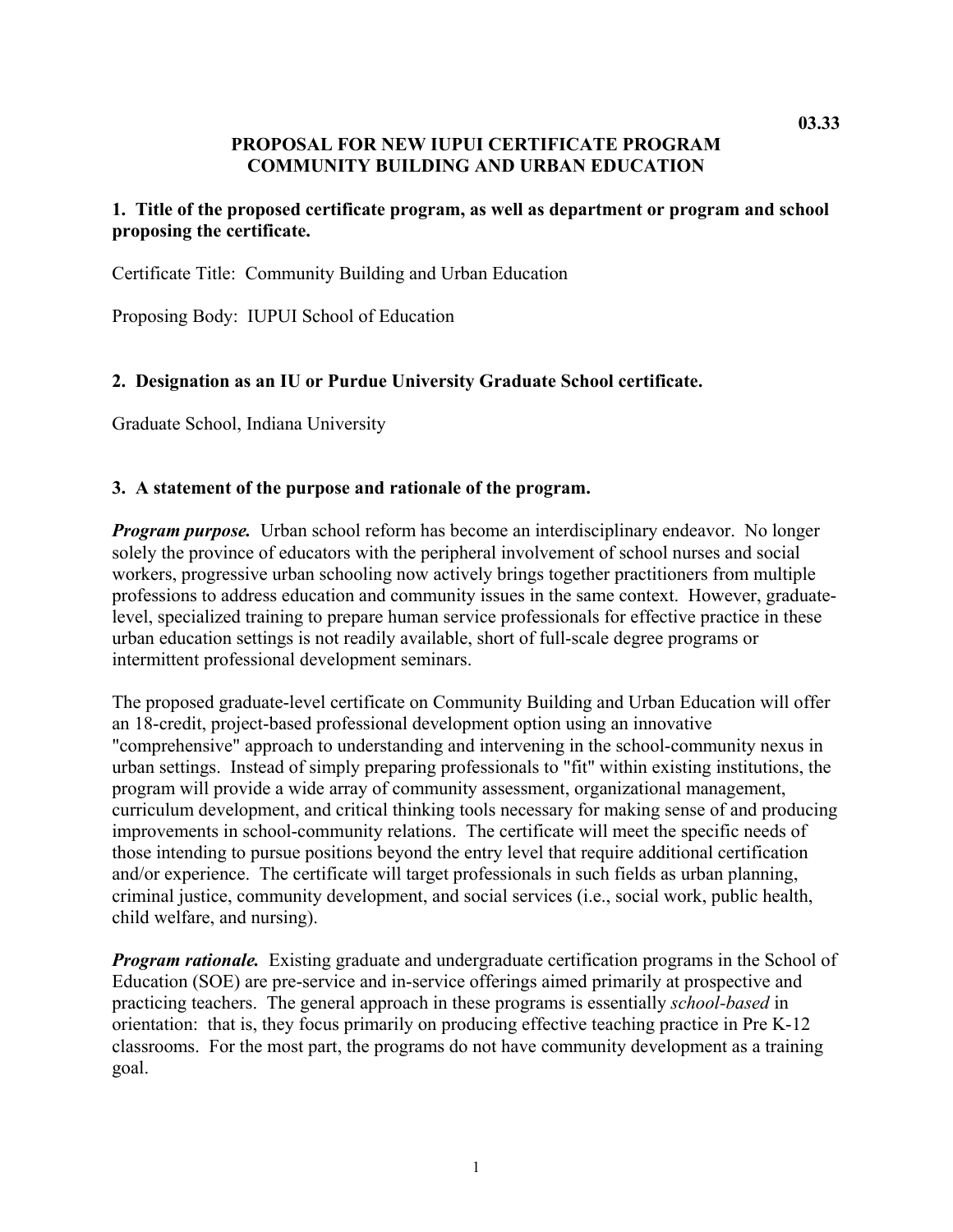In addition, for the last several years, there have been discussions within the university in general and within the SOE in particular about the need to offer a doctoral degree in the field of urban education at IUPUI. Recognizing that the development of a doctoral degree is a major effort that requires substantive planning and careful capacity building, the SOE has settled on an incremental, capacity building strategy to achieve this long-term purpose. The SOE would start with a certificate that would form the basis for development of a master's degree. We then see this master's degree paving the way for the offering of a doctoral program. The certificate, therefore, aims to do two things: establish a base from which to work on a doctoral program, and complement as well existing SOE graduate programs with a more *community-based* and *interdisciplinary* approach to schooling.

The reasons for bringing a community perspective to our efforts are two. First, schools are too "bound up" with their social context. To be effective, any professional seeking to work in or on behalf of schools cannot afford to ignore this fact. Collaboration and use of cross-disciplinary perspectives are essential to practice. This is particularly important for professionals working in inner city schools (to say nothing of rural schools), which typically find themselves in the periphery of social life, where the political economy much too often operates to their detriment.

Second, there is need for recasting many of the issues city schools face as community development concerns that implicate broader constituencies. Issues like school safety and student performance, for example, are not just school problems. They are community development problems that are best handled by mobilizing community groups and individuals to attend to them. Until the plight of schools is seen as a concern very much tied to the overall quality of life in a community, well-intentioned reforms will always be ineffective in altering conditions. Since schools and neighborhoods are inextricably and dialectically connected, it would be ineffective to change one without changing the other.

# **4. The relation to relevant existing or proposed undergraduate or graduate certificate programs, if any.**

The program complements the School of Social Work's new certificate program for school social workers and SPEA's array of certificate programs in providing state-of-the-art training for human service professionals serving a dynamically changing society.

# **5. A description of the target audience, including evidence of need and what proportion of students are expected to be concurrently working toward a graduate degree at IUPUI.**

*Target audience.* The target audience will include the following populations:

- Teachers, administrators, school nurses, school social workers, and other school personnel
- Social workers working in community setting
- Nurses, therapists, specialized medical practitioners, including mental health specialists
- Public health professionals
- Youth development professionals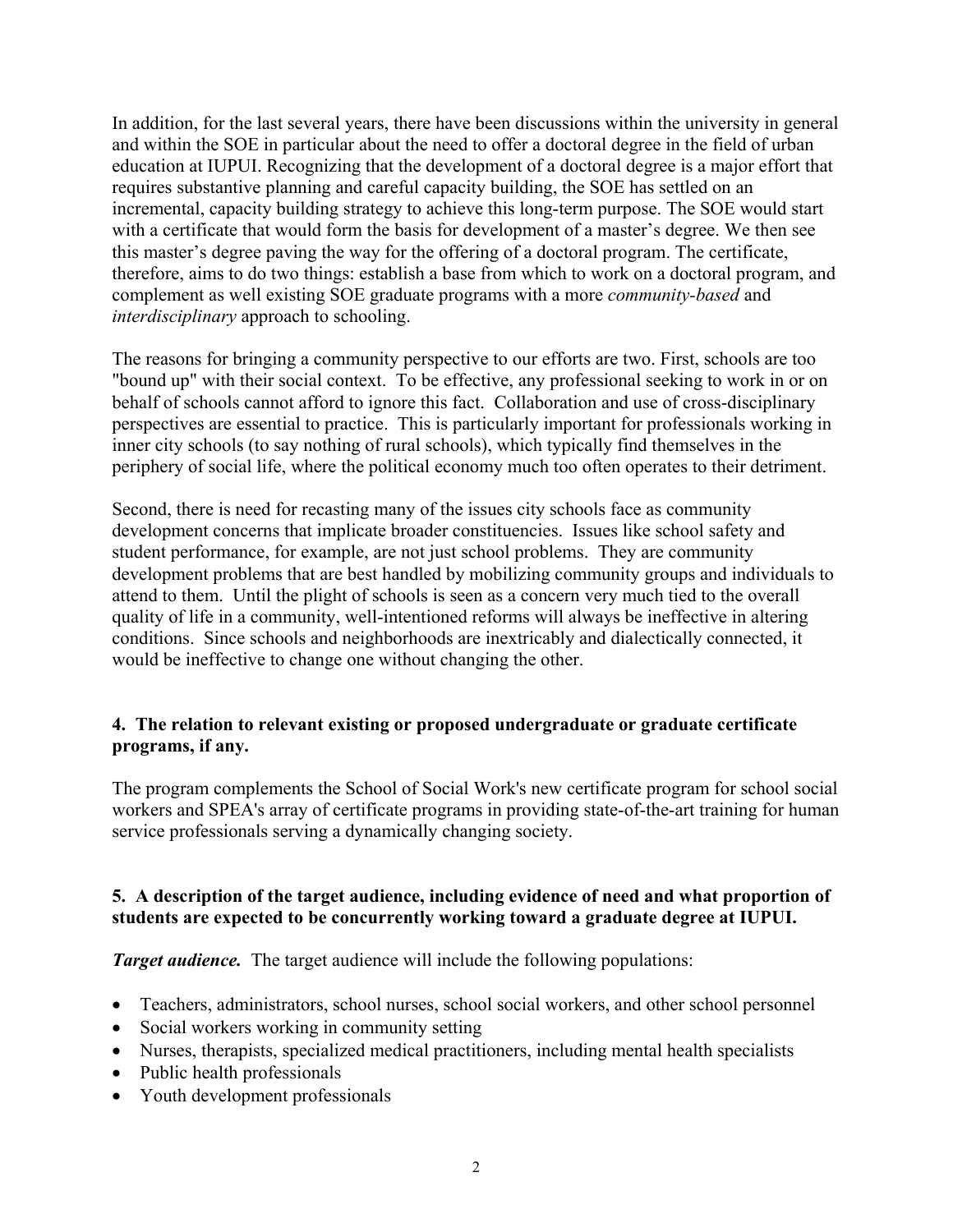- Public safety, parks and recreation, family services, and other human service professionals
- Foundation personnel, public administrators, and anyone else requiring specialized educational skills to improve their effectiveness in working with urban schools

Included in this new class of education-oriented community development personnel are the more traditional nurses and social workers along with less conventional health professionals including those in optometry and mental health, public health workers, parks and recreation professionals, and public safety personnel in capacities other than strictly law enforcement.

*Evidence of need.* Indications of need for the proposed program include the following. Relatively new IPSB subject and developmental standards require an awareness and understanding of community dynamics and school-community relations. For example, "The early adolescence generalist understands the importance of the community in the education of the young adolescent and can work cooperatively with resource persons and community groups to promote students' learning" (IPSB Standards for Early Adolescence Generalist Teachers). Very few courses and no existing programs directly address this or related standards concerning school organization, classroom environment and the interaction of these elements with community forces. In addition, the proposed introductory seminar for the certificate specifically sets the stage for continuous emphasis on the theme of collaborative learning and professional practice.

Interviews of faculty in several departments throughout the IUPUI campus and leaders of community-based organizations around the city support the need for a program of study that will help human service professionals in general to effectively engage schools within their community development agendas. The vast majority of those non-education professionals interviewed described a distinct difficulty of accessing and partnering with school bureaucracies and teaching staff.

# **6. A plan for attaining steady-state enrollment. Include the number of students expected to participate in the program in the first year and an enrollment projection for the year in which steady-state enrollment is expected.**

Experience over the past two years with an "Interprofessional Collaboration" seminar (see item 13 below), a prototype for the proposed certificate program, suggests that an average enrollment of 15-20 students can be expected. Moreover, to ensure such an enrollment for the first and later years, the School of Education will develop the "Urban Scholars" program, a scholarship opportunity that will provide full financial support to the first cohort of students and for students in subsequent cohorts who are selected for the award. In this regard, we have already written a proposal to the Great Cities Universities consortium for funding support. Other potential sources of funding for the scholarship include Lilly Endowment and United Way Scholars. By publicizing the scholarship opportunity to successive cohorts, a steady-state enrollment level comparable to the first-year enrollment of 15-20 is projected.

# **7. A description of new resources (funding, space, equipment, etc.) required and what the source of those resources will be.**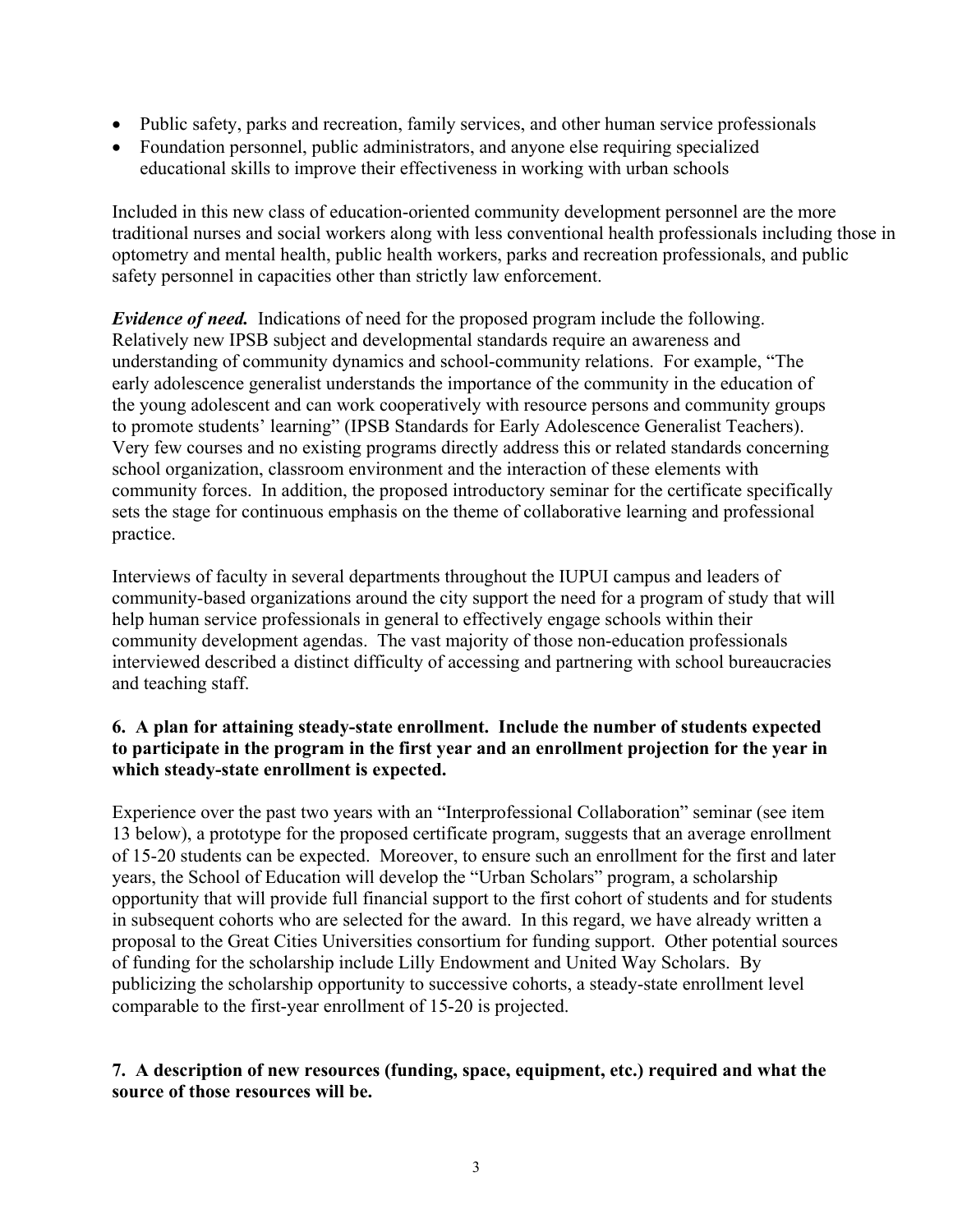The full-time faculty of the School of Education and other collaborating schools currently provide course offerings on a regular basis that will be used in this program. The catalogue of offerings is more than adequate to provide interesting electives. The program will be offered within the framework of existing resources: therefore, no additional resources will be required.

# **8. Proposed date of initiation of the certificate program.**

Summer, 2003

# **9. Person designated as the certificate program head.**

Professor Patricia Rogan, Assistant Dean for Graduate Programs and Professional Development

# **10. Faculty initially involved in the program and their credentials.**

The core faculty of the certificate program will include the following (see also curriculum vitae attached):

- José R. Rosario
- Monica Medina
- Khaula Murtadha
- Mary Kirlin

# **11. Admissions requirements (see above) and procedures.**

*Admissions requirements.* Admissions requirements are listed below.

- B.A. degree, requiring four years of full-time study, or equivalent, from a college or university holding full regional or national accreditation.
- Two letters of recommendation from community leaders and others who know the applicant's commitment to community involvement and achievements.
- Must declare interest in a community-based project. Student will demonstrate interest in a project by writing a project description that includes purpose, goals and objectives, expected outcomes, participating community agencies (if any), and a general statement about how the project will benefit the student's professional development.

*Admissions procedures.* Applications to the program will be accepted on a continuous basis and will be reviewed by the School of Education's Office of Student Services and program faculty. Students who are accepted into the program will be notified within two months of submitting their completed applications. Certificate program courses have been scheduled to allow for Fall entrance only (with the exception of the pilot year of the program which will start in Spring 2002.)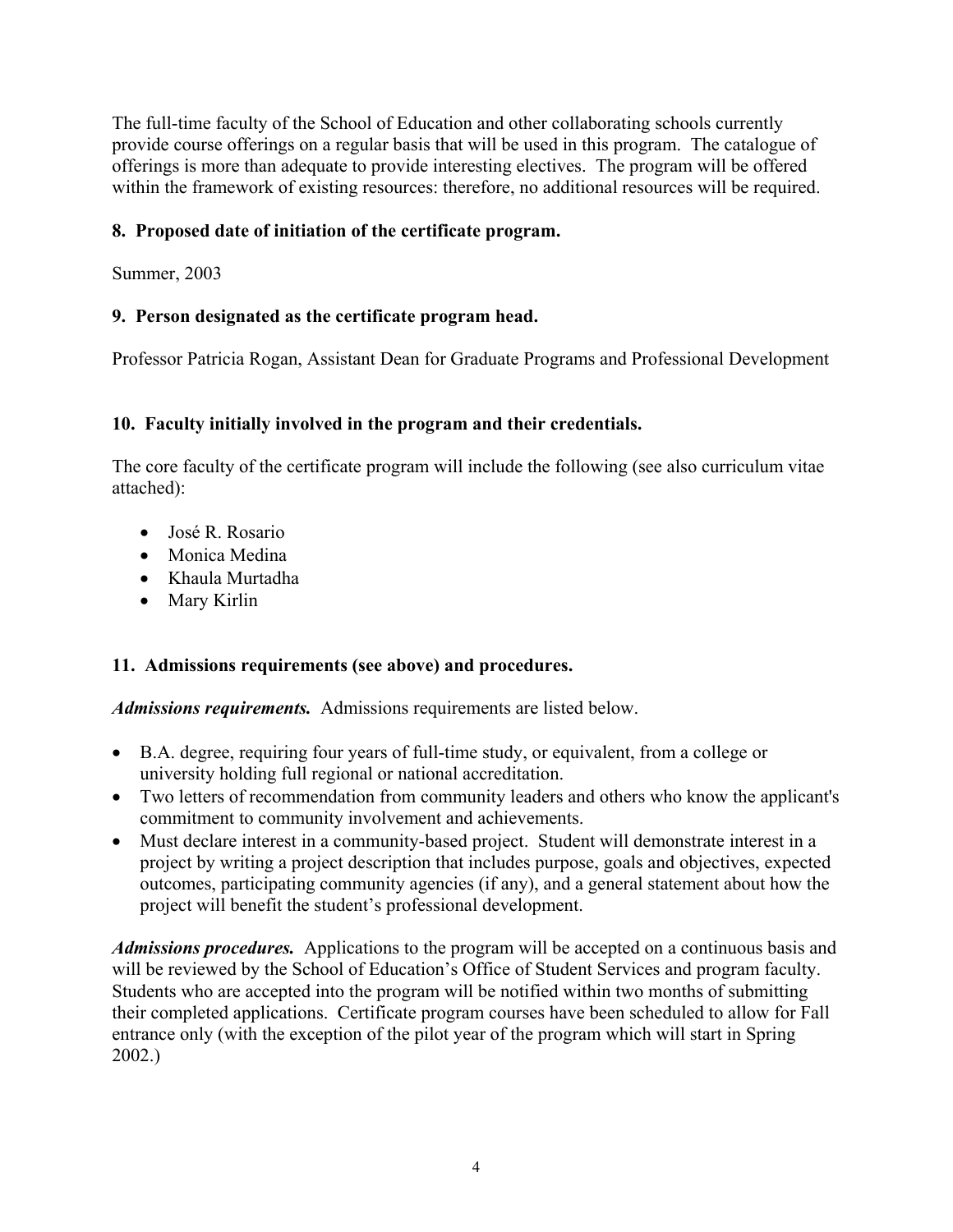# **12. Completion requirements (see above) and procedures for audit and certification.**

In addition to satisfactory completion of required coursework, students must complete a practicum component. The practicum consists of designing an authentic community development project based on a demonstrated need, implementing the project, and evaluating project outcomes with faculty from the School of Education and community-based organizations. Examples of projects include: (1) development of a partnership between a school and a community-based organization aimed at securing financial and material resources for a schoolcommunity initiative; (2) implementation of a feasibility study designed to assess the need for bilingual pre-school services at a neighborhood school serving immigrants; (3) development of a parent education program aimed at increasing participation of recent immigrants in schoolcommunity programs; (4) evaluation of the impact of a school-based health clinic on academic performance of children; (5) an action research project aimed at understanding schoolcommunity dynamics in a local neighborhood; (6) a focused ethnography of social work practice at the middle school level; and (7) implementation of a service-learning program through the mobilization of local resources and neighborhood groups.

# **13. Course list for the program including course descriptions. If new courses are proposed for the program include copies of the paperwork for course submission.**

| <b>Course No.</b> | <b>Course Title</b>                                                                  | <b>Required</b><br>or Elective |
|-------------------|--------------------------------------------------------------------------------------|--------------------------------|
| EDUC W505         | Interprofessional Collaboration Seminar (3 cr.)                                      | Required                       |
| <b>EDUCT550</b>   | Cultural/Community Forces and the Schools (3 cr.)                                    | Required                       |
| EDUC T531         | Organizational Change in Culturally and Linguistically Diverse<br>Schools (3 cr.)    | Required                       |
| <b>EDUC A560</b>  | Political Perspectives of Education (3 cr.)                                          | Required                       |
| EDUC T590         | Practicum: Independent Study in Urban Multicultural Education<br>$(1-3 \text{ cr.})$ | Required                       |
| <b>EDUC J637</b>  | Curriculum Development Process (3 cr.)                                               | Elective                       |
| <b>SPEA J550</b>  | Mentoring Juveniles as a Form of After-care (3 cr.)                                  | Elective                       |
| <b>NURS H544</b>  | Community Development and Organization for Health (3 cr.)                            | Elective                       |
| SPEA P540         | Community and Neighborhood Development Planning                                      | Elective                       |
| SOC S610          | <b>Urban Sociology</b>                                                               | Elective                       |
| ANT E380          | Urban Anthropology                                                                   | Elective                       |

*Course list.* This certificate will require completion of 18 credit hours of coursework. Fifteen (15) credit hours will consist of required courses, and three credit hours will be taken in an elective course as outlined in the table below.

# Required courses (15 credit hours):

(EDUC) **W505 Interprofessional Collaboration (3 cr.)** An interdisciplinary seminar designed to prepare professionals to work collaboratively. Engages the student in a critical analysis of contemporary issues using a variety of philosophical approaches and practice examples. The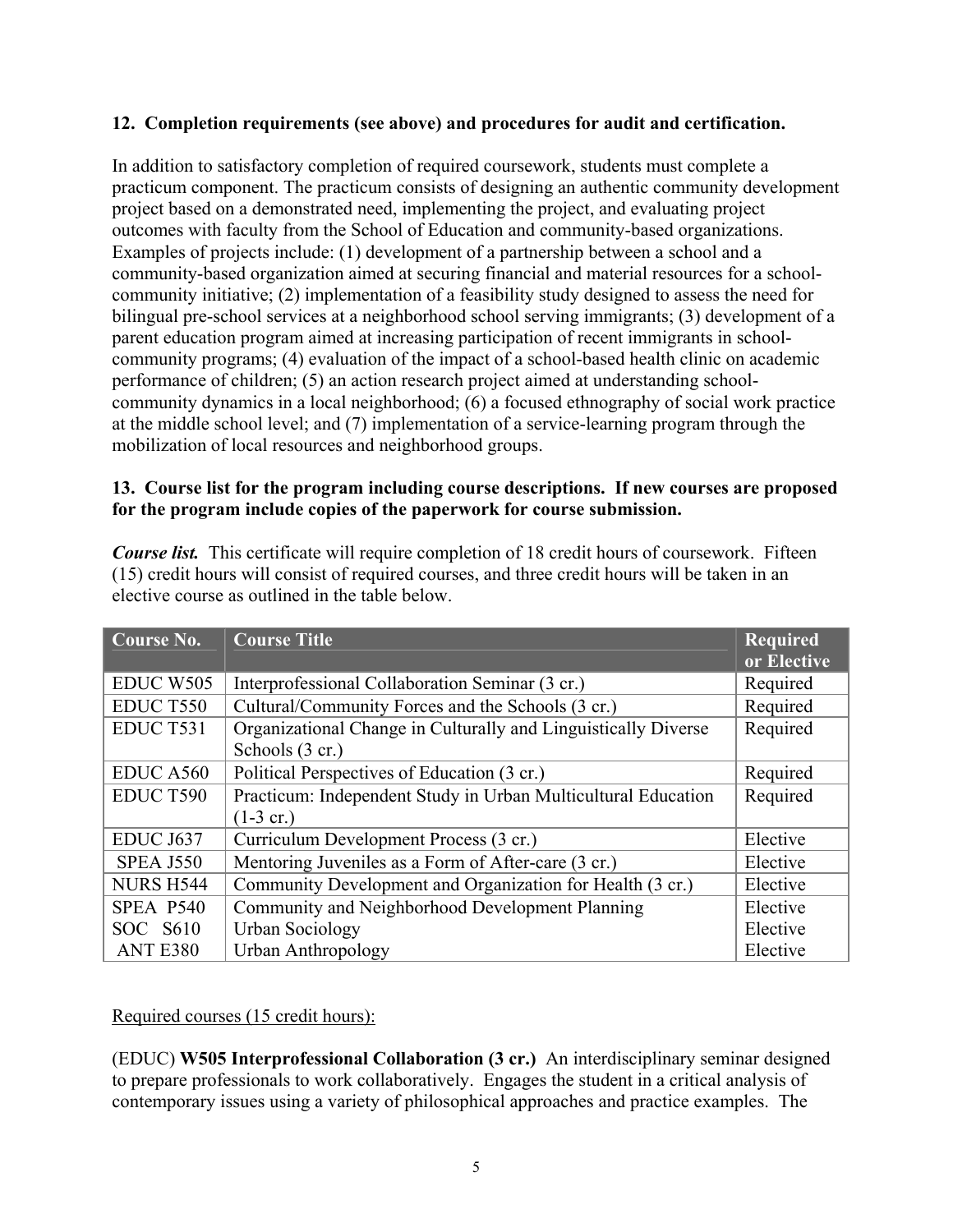overall aim of the course is to assist professionals in integrating their expertise with human service providers in efforts to better serve children and families. An expected outcome of this process is the development of a community of leaders who can develop family-friendly strategies in urban communities.

(EDUC) **T550 Cultural/Community Forces and the Schools (3 cr.)** Promotes modification of instructional strategies within diverse educational settings by providing opportunities to analyze community forces and cultures through cultural orientation workshops and seminars, culturally focused readings, direct residential participation in community-related activities, and site-based culture/strategies reports.

(EDUC) **T531 Organizational Change in Culturally and Linguistically Diverse Schools (3 cr.)** Organizational development in linguistically and culturally diverse school sites: legal basis; administrative strategies; staff development models; use of community resources; and formative evaluation techniques for organizational development in school contexts.

(EDUC) **A560 Political Perspectives of Education (3 cr.)** This course focuses on theoretical and conceptual approaches useful in describing, explaining, and predicting political behavior related to schools. Forces for continuity and change at local, state, and federal levels are explored.

(EDUC) **T590 Independent Study in Urban Multicultural Education (1-3 cr.)** Individual research or study with an Urban Multicultural Education faculty member, arranged in advance of registration. A one- or two-page written proposal should be submitted to the instructor during the first week of the term specifying the scope of the project, project activities, meeting times, completion date, and student products.

Elective courses (3 credit hours):

(EDUC) **J637 Curriculum Development Process (3 cr.)** The analysis and appraisal of goals and procedures used in creating, evaluating, and improving curricula. Critical consideration of theories, practices, and products of curriculum development.

(NURS) **H544 Community Development and Organization for Health (3 cr.)** The purpose of this course is to critically analyze ethical principles, theories, concepts, and research of community development and organization for health and to consider their application in mainstream and multicultural communities. Students develop an evaluation research proposal to study the effects of community development efforts.

(SPEA) **J550 Mentoring Juveniles as a Form of After-care (3 cr.)** Students will work one-onone with youth being released from the Indiana Boys School.

(SPEA) **P540 Community and Neighborhood Development Planning (3 cr.)** Examination of the role of neighborhoods in planning; methods of neighborhood analysis; government intervention; issues in community development, planning for neighborhood and community development, including citizenship participation and institutional mechanisms and implementation.

(SOC) **S610 Urban Sociology (3 cr.)** P: graduate standing or consent of the instructor. Historical and contemporary causes, trends, and patterns of urbanization throughout the world. Various approaches to studying the process of urbanization, including ecological, social organizational, and political perspectives. Current developments and problems in urban planning.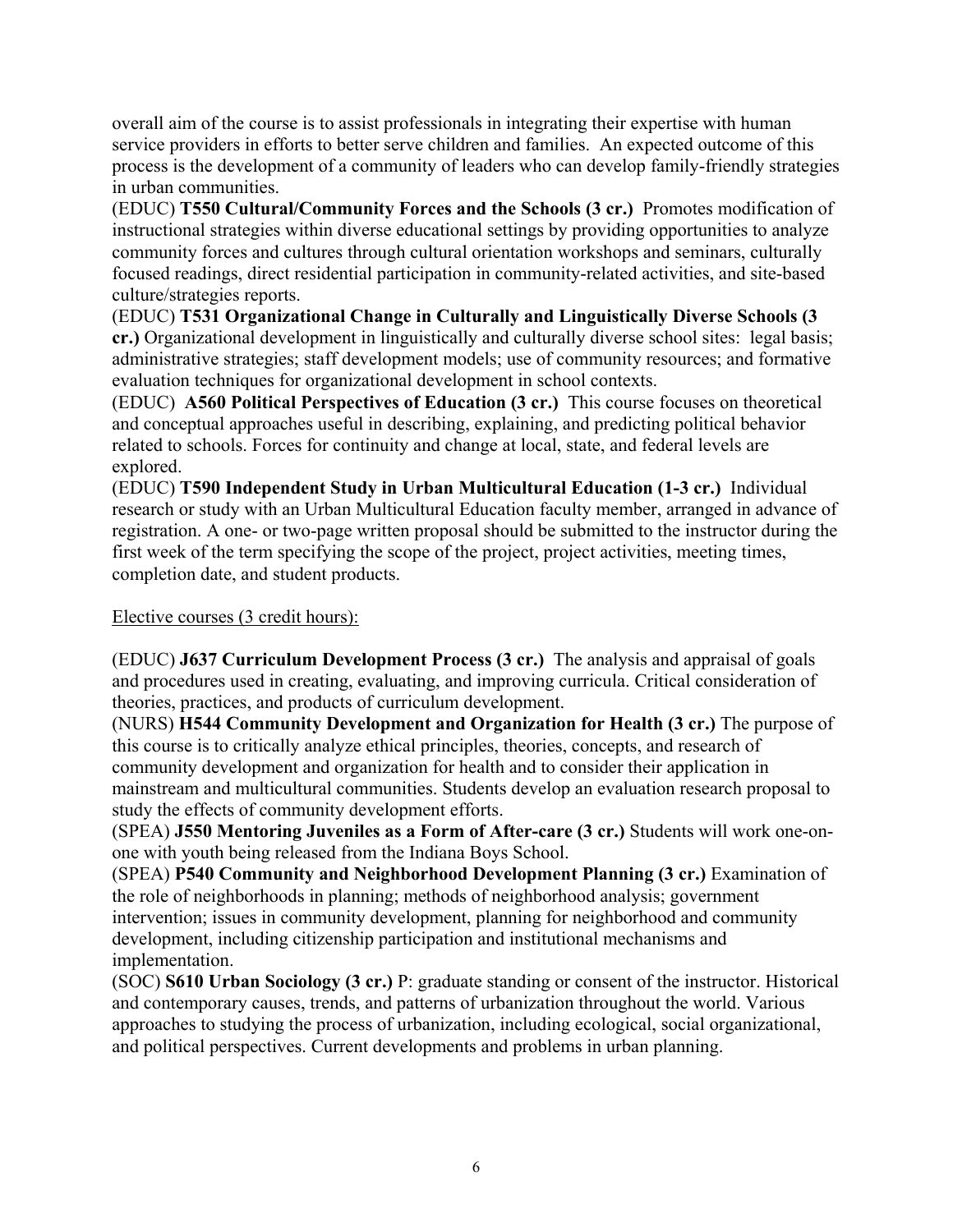(ANTHRO) **E380 Urban Anthropology (3 cr.)** An examination of urban social organization in cross-cultural perspective, including theoretical perspectives on urbanization, kinship and social networks, economic and political factors, and cultural pluralism.

# *Sample program sequence*

As shown below, the proposed sequence includes starting the program in Summer I, 2003 with additional course offerings in Fall 2003, Spring 2004, and if needed, Summer 2004.

| <b>SSI 2003</b>   | <b>SS-II 2003</b> | <b>Fall 2003</b>  | <b>Spring 2004</b> | Summer 2004      |
|-------------------|-------------------|-------------------|--------------------|------------------|
| W505 Required     | Elective and/or   | A560 Required     | T550/T531          | If needed:       |
| Course:           | T590 Required     | Course: Political | Required courses   | Elective and/or  |
| Interdisciplinary | practicum         | Perspectives of   | (taught as $6$     | Completion of    |
| Seminar           | (continued if     | Education         | credit block)      | T <sub>590</sub> |
|                   | necessary)        |                   |                    |                  |

# **14. Procedures for governing the program including construction of any committee that might oversee the program.**

This certificate is an initiative of the IUPUI School of Education. The School of Education will oversee all aspects of program design, implementation, and evaluation.

# **15. Procedures for program evaluation including the criteria for success.**

*Program evaluation procedures.* In accordance with the requirements of the Indiana Professional Standards Board, the School of Education will use its Unit Assessment System (UAS) to track program progress and effectiveness. Student progress will be tracked throughout the program and for one year beyond completion of the certificate. Methods used to collect data will include course-embedded assessments, graduate follow-up, exit interviews, written assessments from field-based organizations, and evaluations of student projects.

*Criteria.* The following criteria will be used to assess program success:

- Program completion rate
- Job placements
- Employer satisfaction
- Measures of graduates' impact on community and schools